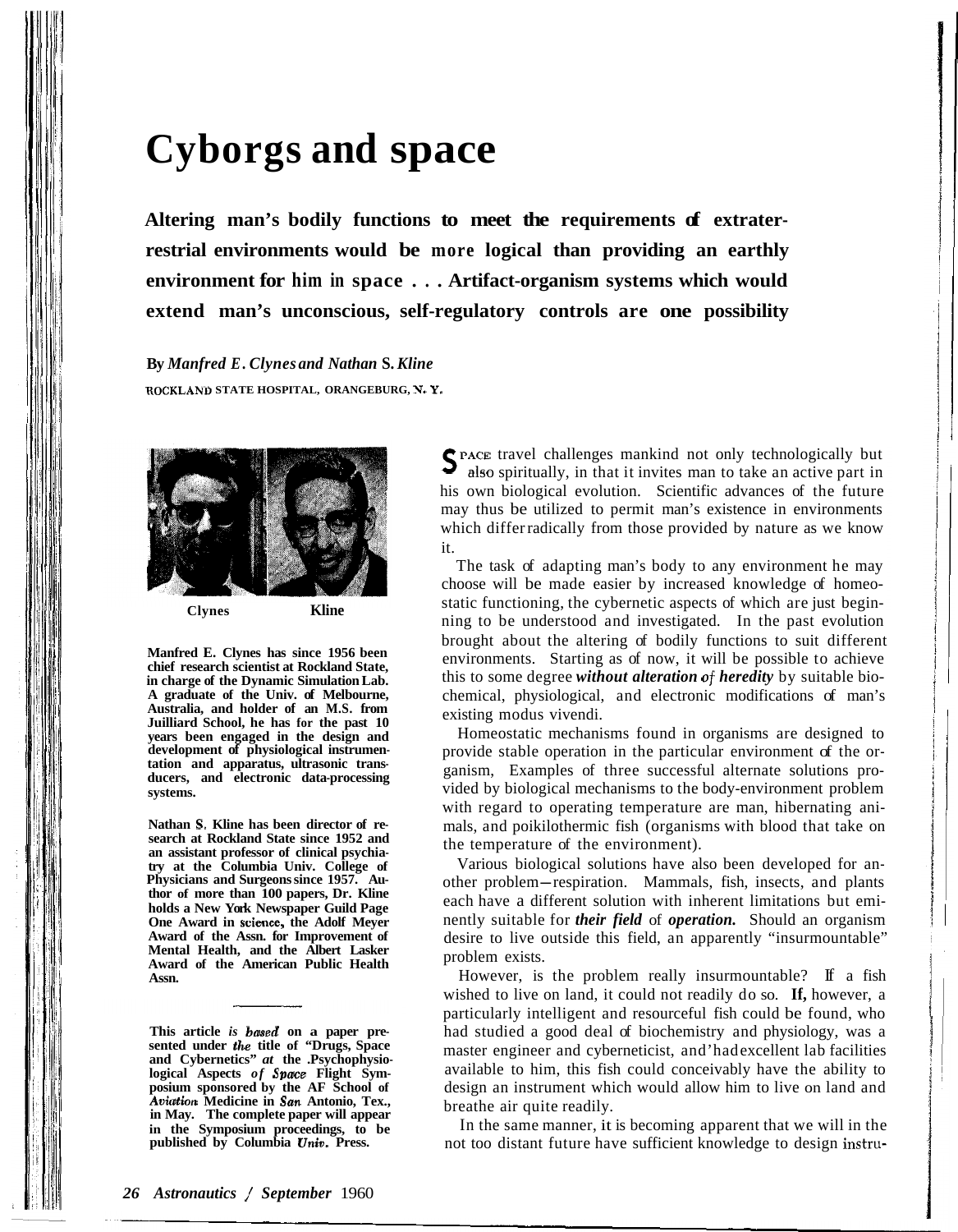<span id="page-1-0"></span>mental control systems which will make it possible for our bodies to do things which are no less difficult.

The environment with which man is now concerned is that of space. Biologically, what are the changes necessary to allow man to live adequately in the space environment? Artificial atmospheres encapsulated in some sort of enclosure constitute only temporizing, and dangerous temporizing at that, since we place ourselves in the same position as a fish taking a,small quantity of water along with him to live on land. The bubble all too easily bursts.

The biological ,problems which exist in space travel are many and varied. Long-term space voyages, involving flights not of days, months or years, but possibly of several thousand years, will eventually be hard realities, and resultant physiological and psychological conditions must be considered.

These are reviewed below. In some cases, we have proposed solutions which probably could be devised with presently available knowledge and techniques. Other solutions are projections into the future which by their very nature must resemble science fiction. To illustrate, there may be' much more efficient ways of carrying out the functions of the respiratory system than by breathing, which becomes cumbersome in space. One proposed solution for the not too distant future is relatively simple: Don't breathe!

If man attempts partial adaptation to space conditions, instead **of** insisting on carrying his whole environment along with him, a number of new possibilities appear. One is then led to think about the incorporation of integral exogenous devices to bring about the biological changes which might be necessary in man's homeostatic mechanisms to allow him to live in space *qua natura.* 

The autonomic nervous system and endocrine glands cooperate in man to maintain the multiple balances required for his existence. They do this without conscious control, although they are amenable to such influence. Necessary readjustments of these automatic responses under extraterrestrial conditions require the aid of control theory, as well as extensive physiological knowledge.

### **Cyborg-Frees Man** *+o* **Explore**

What are some of the devices necessary for creating self-regulating man-machine systems? This selfregulation must function without the benefit of consciousness in order to cooperate with the body's own autonomous homeostatic controls. For the exogenously extended organizational complex functioning as an integrated homeostatic system unconsciously, we propose the term "Cyborg." The Cy-



One of the first Cyborgs, this 220-gm rat has under its skin the Rose osmotic pump (shown in close-up below), designed to permit continuous injections of chemicals at a slow, controlled rate into an organism without any **attention on the part of the organism.** 



borg deliberately incorporates exogenous components extending the self-regulatory control function of the organism in order to adapt it to new environments.

If man in space, in addition to flying his vehicle, must continuously be checking on things and making adjustments merely in order to keep himself alive, he becomes a slave to the machine. The purpose of the Cyborg, as well as his own homeostatic systems, is to provide an organizational system in which such robot-like problems are taken care of automatically and unconsciously, leaving man free to explore, to create, to think, and to feel.

One device helpful to consideration of the construction of Cyborgs, which is already available, is the ingenious osmotic pressure pump capsule developed by **S.** Rose for **(CONTINUED ON [PAGE 74\)](#page-2-0)**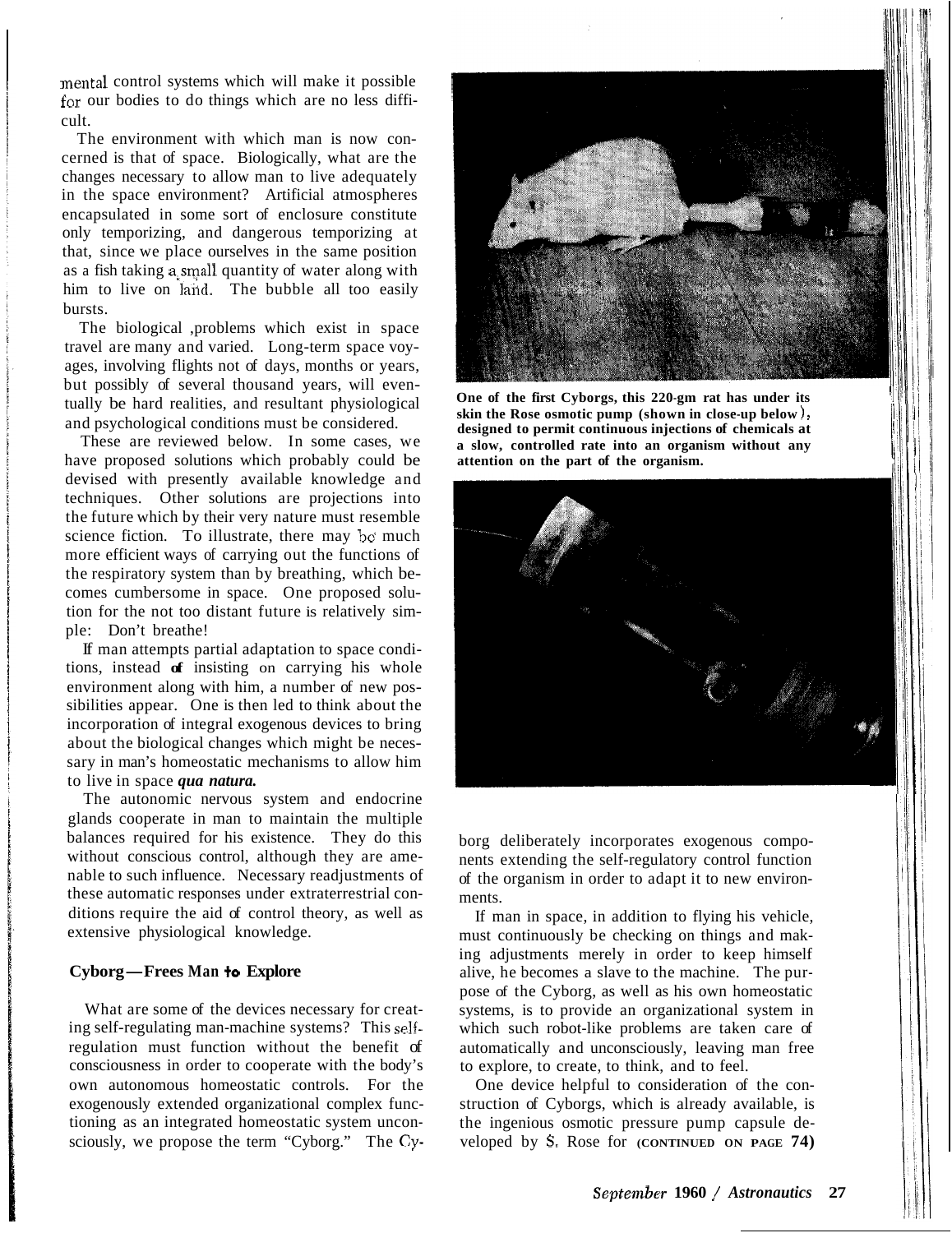<span id="page-2-0"></span>

\_\_

# **Reflectors for Solar Power**

Some **7000** of these small aluminum reflectors would be banked to focus solar rays on a thermocouple in a 1500watt power generator under study **by** Hamilton Standard Div. **of** United Aircraft for **WADD.** The company will have a 100-watt model using about **900** reflectors ready for evaluation this fall. The banks of reflectors will be designed **to** unfold **in** space from **a** compact package.

#### **Cyborgs and Space**

### **(CONTISUED FROM [PAGE](#page-1-0)** 27)

continuous slow injections of biochemically active substances at a biological rate. The capsule is incorporated into the organism and allows administration of a selected drug at a particular organ and at a continuous variable rate, without any attention on the part of the organism.

Capsules are already available which will deliver as little as 0.01 ml/ day for 200 days, and there is no reason why this time could not be extended considerably. The apparatus has already been used on rabbits and rats, and for continuous heparin injection in man. No untoward general effect on health was noted when the injector was buried in animals. As long as five years ago, an injector 7 cm long and **1.4** cm in diam, weighing 15 gm, was successfully buried under the skin of rats weighing 150-250 gm. The photo on [page 27](#page-1-0) shows a rat weighing 220 gm with an injector *in situ,* 

The combination of an osmotic pressure pump capsule with sensing and controlling mechanisms can form a continuous control loop which will act as an adjunct to the body's own autonomous controls. In this manner, these controls can be changed to the desired performance characteristics uder various environmental conditions. If these characteristics were determined, such a system would be possible today with the selection of appropriate drugs.

For example, systolic blood pressure may be sensed, compared to a reference value based on the space conditions encountered, and regulated by letting the difference between sensed and reference pressures control administration of an adrenergic or vasodilator drug. Of course, any such system presupposes that we would be cognizant of what optimum blood pressure would be under various space conditions.

While it is quite difficult to set up per limits to "natural" human physiological and psychological performance, we can take as minimal the capabilities demonstrated under control conditions such as yoga or hypnosis. The imagination is stretched by the muscular control of which even the undergraduate at a Yoga College is capable, and hypnosis per se may prove to have **a** definite place in space travel, although there is much to be learned about the phenomena of dissociation, generalization of instructions, and abdication of executive control.

We are now working on a new preparation which may greatly enhance hypnotizability, so that pharmacological and hypnotic approaches may be symbiotically combined.

#### **Psycho-Physiological Problems**

Let **us** now turn our attention to some of the special physiological and psychological problems involved in space travel, and see how Cyborg dynamics may help achieve better understanding and utilization of man's natural abilities.

*Wakefulness.* For flights of relatively short or moderate duration-a few weeks or even a few months-it would appear desirable to keep the astronaut continuously awake and fully alert. The extension of normal functioning through the use of that group of drugs known as psychic energizers, with adjunctive medication, for this purpose is a present-day reality. In flights lasting a month or two, no more than a few hours a day of sleep would be required in the normal environment if such drugs were employed. Tests indicate efficiency tends to increase, rather than decrease, under such a regime, and extended usage appears entirely feasible.

*Radiation Efects.* One subsystem of the Cyborg would involve a sensor to detect radiation levels and an adap- tation of the Rose osmotic pump which would automatically inject protective pharmaceuticals in appropriate doses. Experiments at the **AF**  School of Aviation Medicine already indicate an increase in radiation resistance resulting from combined administration of aminoethylisothioronium and cysteine to monkeys.

*Metabolic Problenzs* and *Hypothermic Controls.* In the case of prolonged space flight, the estimated consumption of 10 Ib a day for human fuel-2 lb of oxygen, **<sup>4</sup>**lb of fluid, and **<sup>4</sup>**lb of food-poses **a** major problem. During a flight of a year or longer, assuming that the vehicle was operating satisfactorily, there would be little or no reason for the astronaut **to** be awake for long periods unless some emergency arose. Hypothermia (reduction of body temperature) would appear to be a desirable state in such long voyages in order to reduce metabolism, and thus human "fuel" consumption. The use of external cooling, reduction of the temperature of the blood in an arterio-venous shunt, and hibernation (through pituitary control), alone or in combination with pharmaceuticals, all seem to offer possibilities in attempting to obtain and maintain such a state. Control of the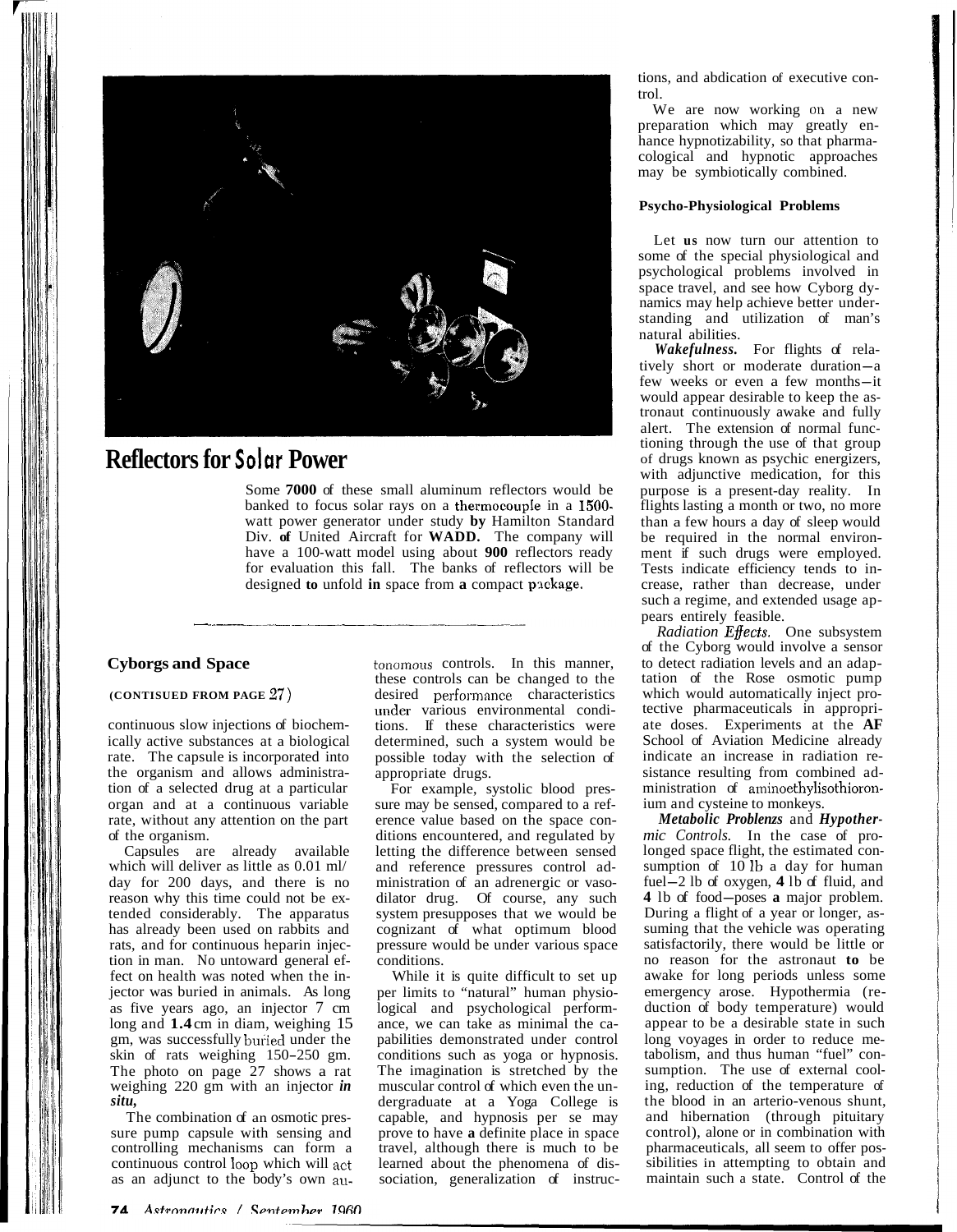temperature by influencing the heat regulating center would be more desirable than changing the reference level.

*Oxygenization and Carbon Dioxide Removal.* Breathing in space is a problem because the space environment will not provide the necessary oxygen, and respiration eliminates needed carbon dioxide and involves heat and water losses. An inverse fuel cell, capable of reducing  $CO<sub>2</sub>$  to its 'components with removal of the carbon and recirculation of the oxygen, would eliminate the necessity for lung breathing. Such a system, operating either on solar or nuclear energy, would replace the lung, making breathing, as we know it, unnecessary. Conventional breathing would still'be possible, should the environment permit it, discontinuing the fuel-cell operation.

*Fluid Intake and Output.* Fluid balance in the astronaut could be largely maintained via a shunt from the ureters to the venous circulation after removal or conversion of noxious substances. Sterilization of the gastrointestinal tract, plus intravenous or direct intragastric feeding, could reduce fecal elimination to a minimum, and even this might be reutilized.

*Enzyme Systems.* Under conditions of lowered body temperature, certain enzyme systems would tend to remain more active than others. The extent to which pharmaceutical or chemical agents could influence this enzyme activity has not been systematically investigated, but beyond question they will play an important role. Since metabolism is subject to enzyme control, several intriguing possibilities exist. For example, it may be possible through in vitro radiation to convert certain organisms from aerobic to anaerobic states and, by studying changes in the enzyme systems, to adapt them for eventual human use. In the same manner, selected atmospheres of other types could be investigated.

*Vestibular Function.* Disorientation or discomfort resulting from disturbed vestibular function due to weightlessness might be handled through the use of drugs, by temporarily draining off the endolymphatic fluid or, alternately, filling the cavities completely, and other techniques involving chemical control. Hypnosis may also be useful for controlling vestibular function.

*Cardiovascular Control.* The application of control-system theory to biology has already yielded sufficiently fruitful results in studies of the multiple homeostatic functions of the cardiovascular system to indicate the possibility of altering the system by the Cyborg technique. Administration of presently available drugs, such as epinephrine, reserpine, digitalis, amphetamine, etc., by means of Rose injectors, offers one possibility of changing the cardiovascular functions so as to fit them for a particular environment. Alteration of the specific homeostatic references within or outside the brain, and electric stimulation, either as a means of regulating heart rate or affecting selected brain centers in order to control cardiovascular functioning, are other possibilities.

*Muscular Maintenance.* Prolonged sleep or limited activity has a deleteri**ous** effect on muscle tone. While reduction of body temperature and metabolism may reduce the magnitude of the problem, further investigation of the chemical reasons for atrophy

### **End of the Line**



Official **AF** photos **show** the 5000-mile Northrop **SM-62** Snark missile release its nose, packing **a** dummy nuclear payload, in a practice run on a target. **The** nose will proceed **at** supersonic speed on a ballistic trajectory.

appears necessary to develop adequate pharmaceutical protection to help maintain muscle tone on prolonged space voyages.

*Perceptual Problems.* Lack of atmosphere will create markedly different conditions of visual perception than those with which we are familiar. Attention should be given to providing a medium which would recreate some of the distortions to which we are accustomed, and to which the astronaut could become acclimated before takeoff. **Part** of the problem would come from searching for an adequate frame of reference, and in this regard the factors which influence autokinesis (and illusory movement) may have an influence on space perception problems. Investigation of whether pharmaceuticals would influence autokinesis is therefore desirable.

*Pressure.* Under pressure lower than 60-mm Hg, man's blood begins to boil at his normal body temperature, Therefore, if he is to venture out of his space vehicle without a pressure suit, some means must be found of reducing his normal operating temperature to a point where the vapor pressure of his fluids is no greater than the internal tissue pressures. This is another reason why lowering of body temperature is essential to avoid the use of constricting pressure suits.

*Variations in External Temperature.*  While man will require the protection of a space ship or station at the real extremes of temperature, there are also likely to be intermediate conditions within or close to the limits of human tolerance. By controlling reflection ad absorption by means of protective plastic sponge clothing plus chemicals already in existence which produce changes in pigmentation and provide effective protection against actinic rays, it should be possible to maintain desired body temperature. Needed is a light-sensitive, chemically regulated system which would adjust to its own reflectance so as to maintain the temperature desired.

*Gravitation.* **A** change in the ratio of gravity and inertia forces to molecular forces will alter mobility patterns, among other things. Body temperature control and other uses of pharmaceuticals could possibly improve functioning under conditions of greater or lesser gravitation than that on earth.

*Magnetic Fields.* Chemicals and temperature alteration might also act to retard or facilitate the specific effects of magnetic fields in space.

*Sensory Invariance and Action Dep-Tivation.* Instead of sensory deprivation, it is sensory invariance, or *lack*  of *change* in sensory stimuli, which may be the astronaut's bugaboo. In

*September* 1960 / *Astronautics* **75**